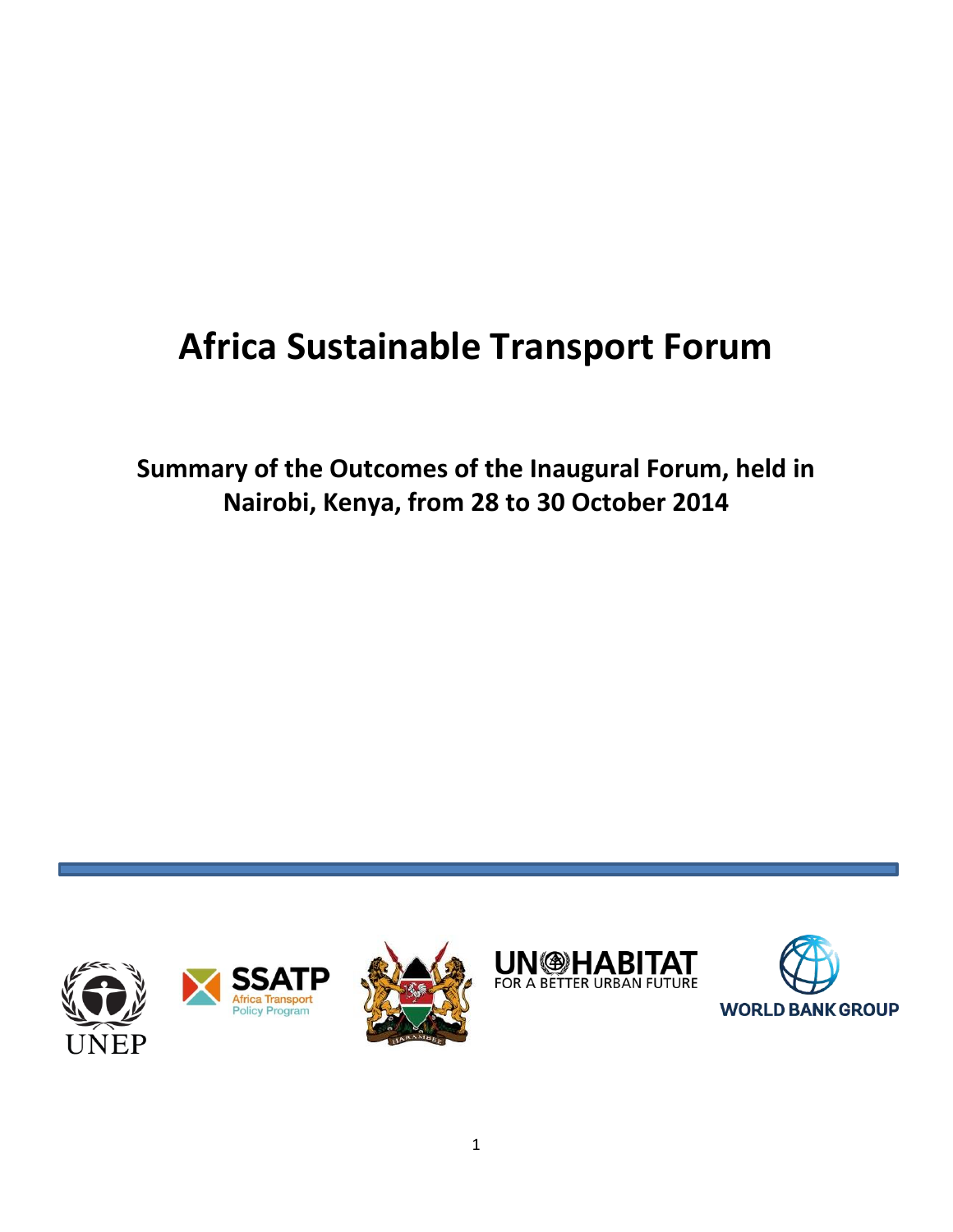The Africa Sustainable Transport Forum (ASTF) held its  $1<sup>st</sup>$  Ministerial and Experts Conference on 28 to 30 October 2014 at the UN Headquarters in Nairobi, Kenya. The event was hosted by the Kenyan Government with support from UNEP, The World Bank, the SSATP programme based in the World Bank, and UN-Habitat.

The agenda focused on the challenges, in terms of day to day realities of sustainable transport in Africa, and discussed solutions in the context of green growth and emissions reductions. Concrete actions were grouped in four priority areas: road safety; vehicles and emissions; accessibility and sustainable infrastructure; and, enabling conditions. The agenda also allowed for discussion on the future of the ASTF.

The Ministerial Session of the Forum was officially opened by the UN Secretary General Mr. Ban Ki-moon and His Excellency Uhuru Kenyatta, the President of Kenya. It brought together representatives of 43 African countries, with 21 Ministers of environment and transport in attendance.

#### **Ministerial Session – Chairperson's Summary**

- The Conference was held over three days with the first two days dedicated to expert sessions and the third day to a Ministerial session.
- The first day of the Conference proceedings led the participants through diverse perspectives of the reality of transport in Africa while making linkages with related issues at a global level. Proven solutions as demonstrated in Africa were also discussed.
- On day two, a draft Action Framework was prepared by the experts, including recommendations on substantive priorities and the institutional setup of the ASTF, to be brought forward for consideration of the Ministerial session on day three.
- During the first part of day two participants were split into smaller groups that discussed the challenges, solutions and opportunities for realizing sustainable transport in Africa. The resulting analysis produced clearly identifiable areas for action on substantive priorities.
- The second part of day two was devoted to discussion around the governance and institutional aspects of the ASTF structure. Proposals were developed that included the nature of the ASTF Secretariat and its supporting institutions, frequency of high level meetings, political ownership of ASTF and the role of regional communities.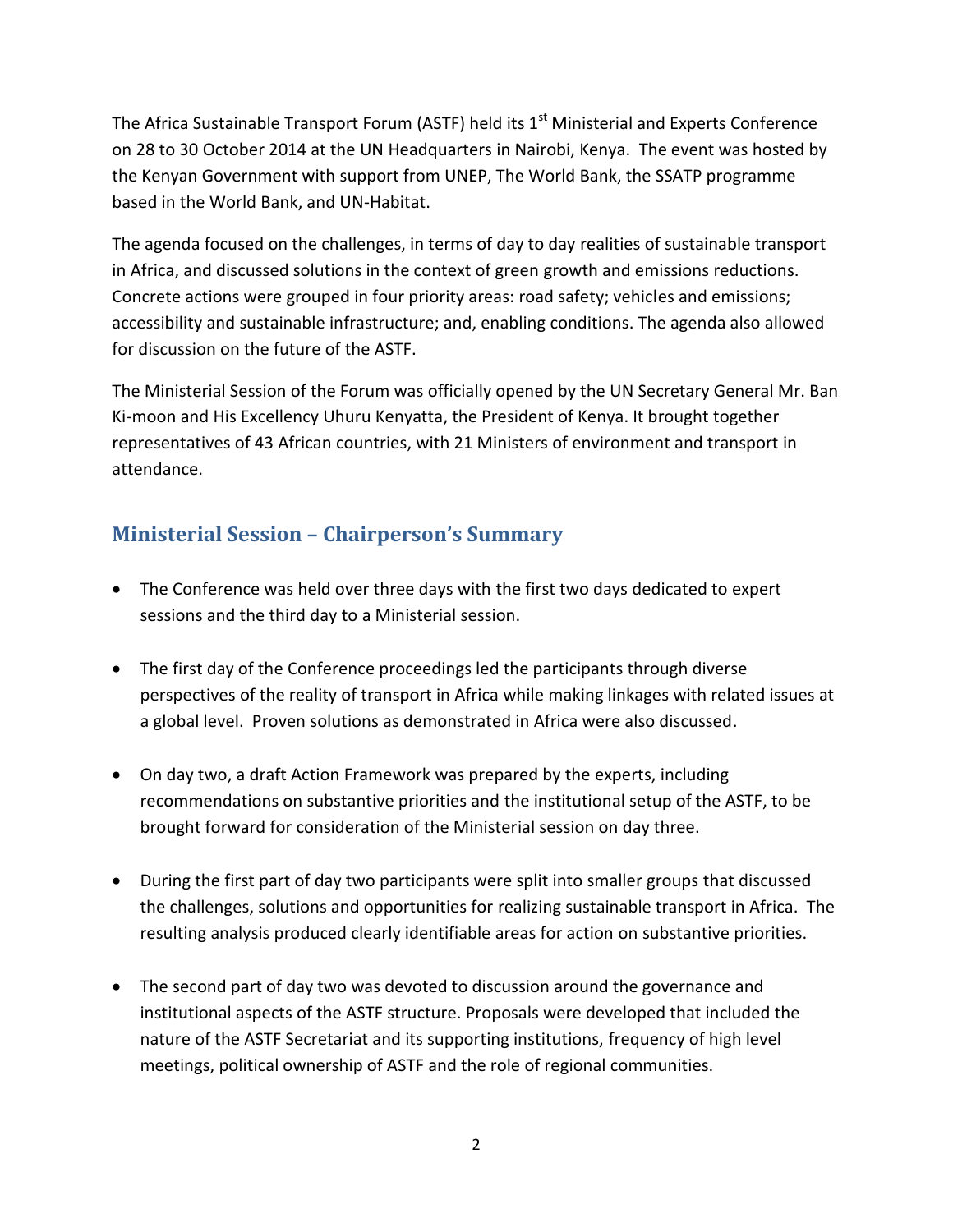- The Ministerial session on the third day started with a high level opening that included remarks of Engineer Michael Kamau, Cabinet Secretary, Kenyan Ministry of Infrastructure and Transport, Mr. Achim Steiner, Executive Director of UNEP, - speaking on behalf of the three supporting organizations UNEP, the World Bank and UN-Habitat -, UN Secretary General Mr. Ban Ki-moon, and His Excellency Mr. Uhuru Kenyatta, President of the Republic of Kenya.
- The Ministerial session reviewed the ASTF Action Framework presented by rapporteurs of the expert sessions which included a priority sustainable transport agenda for Africa, and suggestions for the institutional set-up of the ASTF. The session also reviewed financing opportunities for investment in sustainable transport in Africa.
- In the afternoon of the Ministerial session, the Ministers and Heads of Delegations adopted a priority list of actions, with time-bound targets for sustainable transport in Africa, including actions on road safety, vehicles and emissions, and sustainable infrastructure and accessibility. The Ministers also identified interim steps to be taken to set up the ASTF organizational structure, including the interim Secretariat.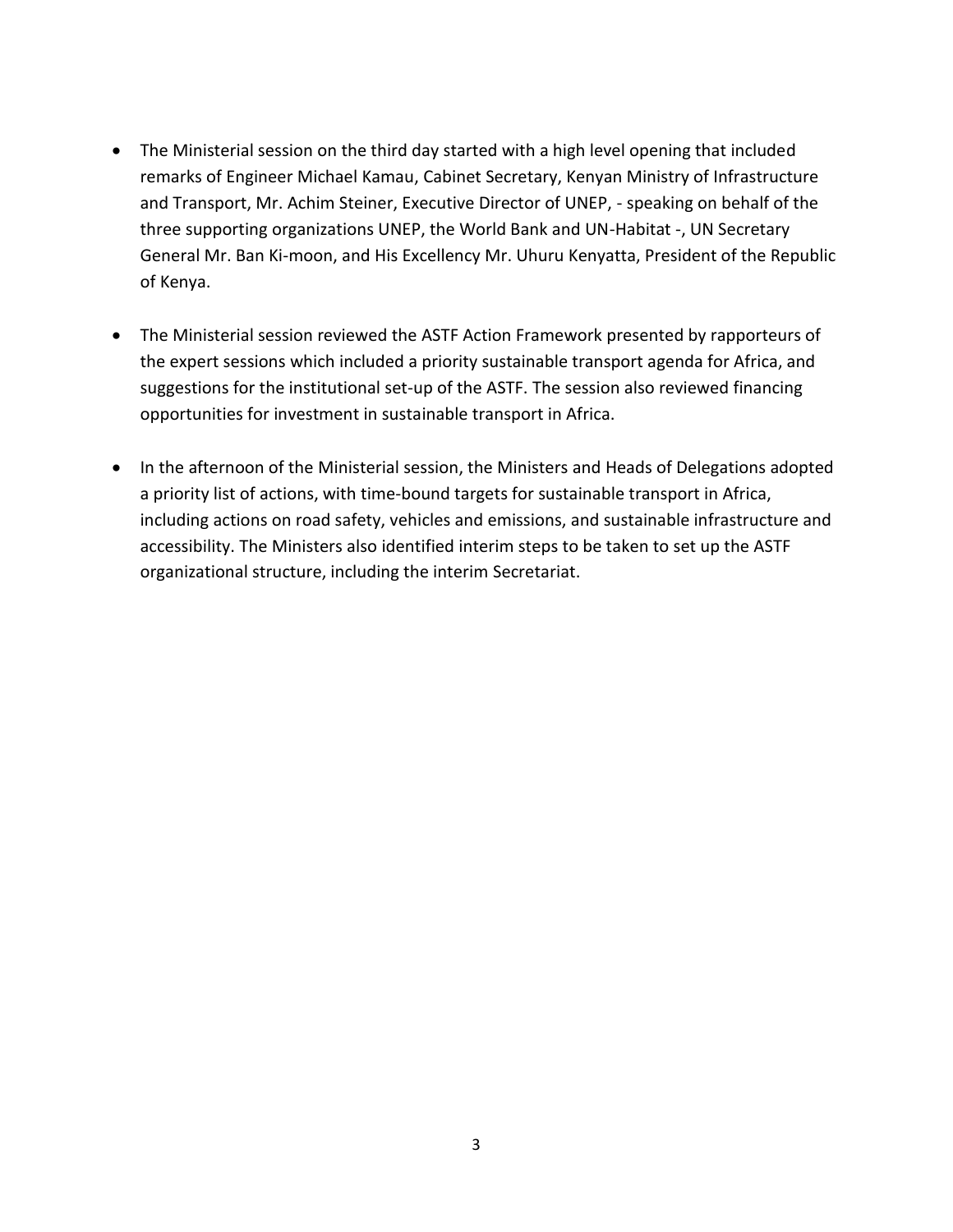### **ASTF Action Framework**

### **Priority Action Areas**

| <b>Priority Area</b>                    | <b>Actions</b>                                                                                                                | Time-<br><b>Bound</b><br><b>Target</b> |
|-----------------------------------------|-------------------------------------------------------------------------------------------------------------------------------|----------------------------------------|
| <b>Road safety</b>                      | Implement the African Action Plan for the Decade of Action for Road<br>Safety 2011 - 2020                                     |                                        |
|                                         | Set up dedicated institutions for road safety and allocate funding                                                            | 2017                                   |
|                                         | Insure comprehensive data collection and reporting mechanisms on<br>road safety incidents and trends                          | 2015                                   |
|                                         | Develop and adopt a Non-Motorised Transport Policy                                                                            | 2015                                   |
|                                         | Develop and adopt Non-Motorised Transport Design Guidelines                                                                   | 2015                                   |
| <b>Vehicle Emissions</b>                | Ensure air quality monitoring takes place in all main cities                                                                  | 2017                                   |
| and Energy<br><b>Efficiency</b>         | Develop vehicle emission standards and suitable inspection and<br>testing                                                     | 2016                                   |
|                                         | Develop vehicle import regulations at both regional and national<br>levels, based on either vehicle age, mileage or emissions | 2016                                   |
|                                         | Develop regulations for the adoption of cleaner fuels - especially low<br>sulphur fuels - at a national level                 | 2017                                   |
|                                         | Undertake a country level fuel economy analysis and develop a<br>national level policy to improve fuel economy                | 2017                                   |
|                                         | Develop a national policy on sustainable urban transport                                                                      | 2017                                   |
| <b>Accessibility and</b><br>sustainable | Develop integrated transport plans with a specific focus on multi-<br>modal transport                                         | 2018                                   |
| infrastructure                          | Undertake an assessment and develop a national policy on mass-<br>transit systems                                             | 2017                                   |

#### **Supporting Activities**

| Data Generation and Monitoring                                          |
|-------------------------------------------------------------------------|
| Request the ASTF Secretariat to collect information to create           |
| baselines, monitor progress (including on Priority Action Areas) and    |
| share best practices in areas such as road fatalities and injuries, air |
| quality, health impacts of poor air quality, non-motorised transport    |
| infrastructure, road infrastructure etc.                                |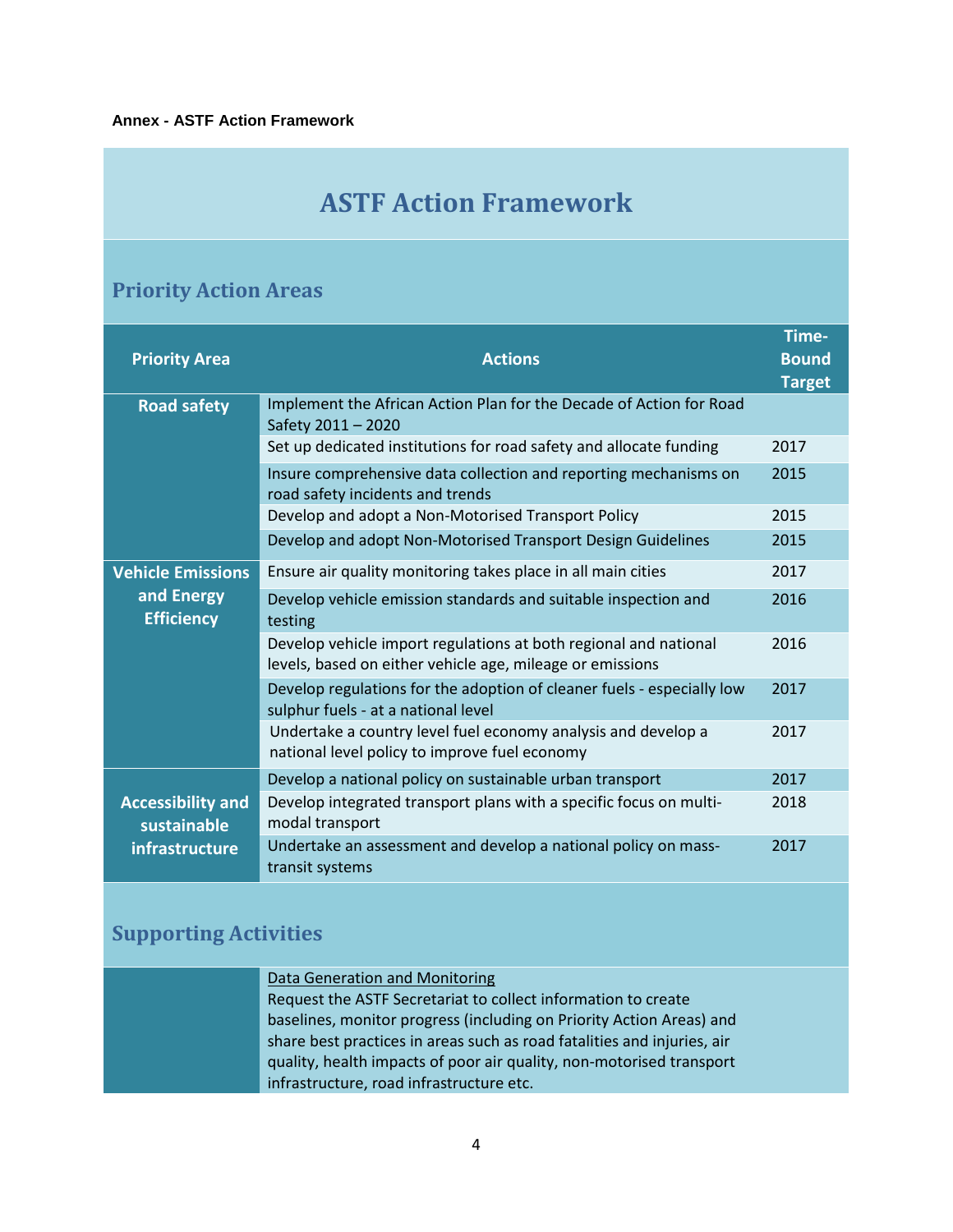| Financing<br>Allocate funding to transport and institutional support                                          |
|---------------------------------------------------------------------------------------------------------------|
| <b>Capacity Building</b><br>Continually share good and bad experiences, lessons learned and<br>best practices |
| Advocacy and Championing<br>Continually undertake advocacy and awareness raising                              |

## **Institutional Arrangements**

| <b>Timeframe</b>                                               | The agreed institutional arrangements for ASTF are interim                                                                                                                                                                                                                                                                            |
|----------------------------------------------------------------|---------------------------------------------------------------------------------------------------------------------------------------------------------------------------------------------------------------------------------------------------------------------------------------------------------------------------------------|
|                                                                | Institutional arrangements for the ASTF are understood as interim until the next<br>ASTF conference (proposed end 2015), at which time a formal decision will be<br>taken regarding the permanent institutional structure. Options should be<br>disseminated to member states for consideration well before the next Forum<br>session |
| <b>Political</b><br><b>Ownership of</b><br><b>ASTF</b>         | Political ownership of the ASTF should lie with the African Union                                                                                                                                                                                                                                                                     |
|                                                                | The African Union Commission will have a critical role to play in the ASTF. African<br>Governments will make proposals for this to the African Union Commission                                                                                                                                                                       |
| <b>Key Supporting</b><br><b>Institutions</b>                   | The supporting institutions to the ASTF should include the World Bank and UN<br>Agencies                                                                                                                                                                                                                                              |
|                                                                | Key supporting institutions that should be providers of support to the ASTF and<br>also kept informed on activities and progress should include the World Bank, the<br>Africa Transport Policy Program (SSATP), UNEP and UN-Habitat                                                                                                   |
| <b>Hosting Country</b>                                         | Kenya, as the hosting country of ASTF will cooperate with the Secretariat and its<br>supporting institutions, and lead the dialog the Africa Union Commission                                                                                                                                                                         |
|                                                                |                                                                                                                                                                                                                                                                                                                                       |
| <b>Role of Africa</b><br><b>Regional</b><br><b>Communities</b> | Africa's Regional Economic communities will be consulted                                                                                                                                                                                                                                                                              |
|                                                                |                                                                                                                                                                                                                                                                                                                                       |